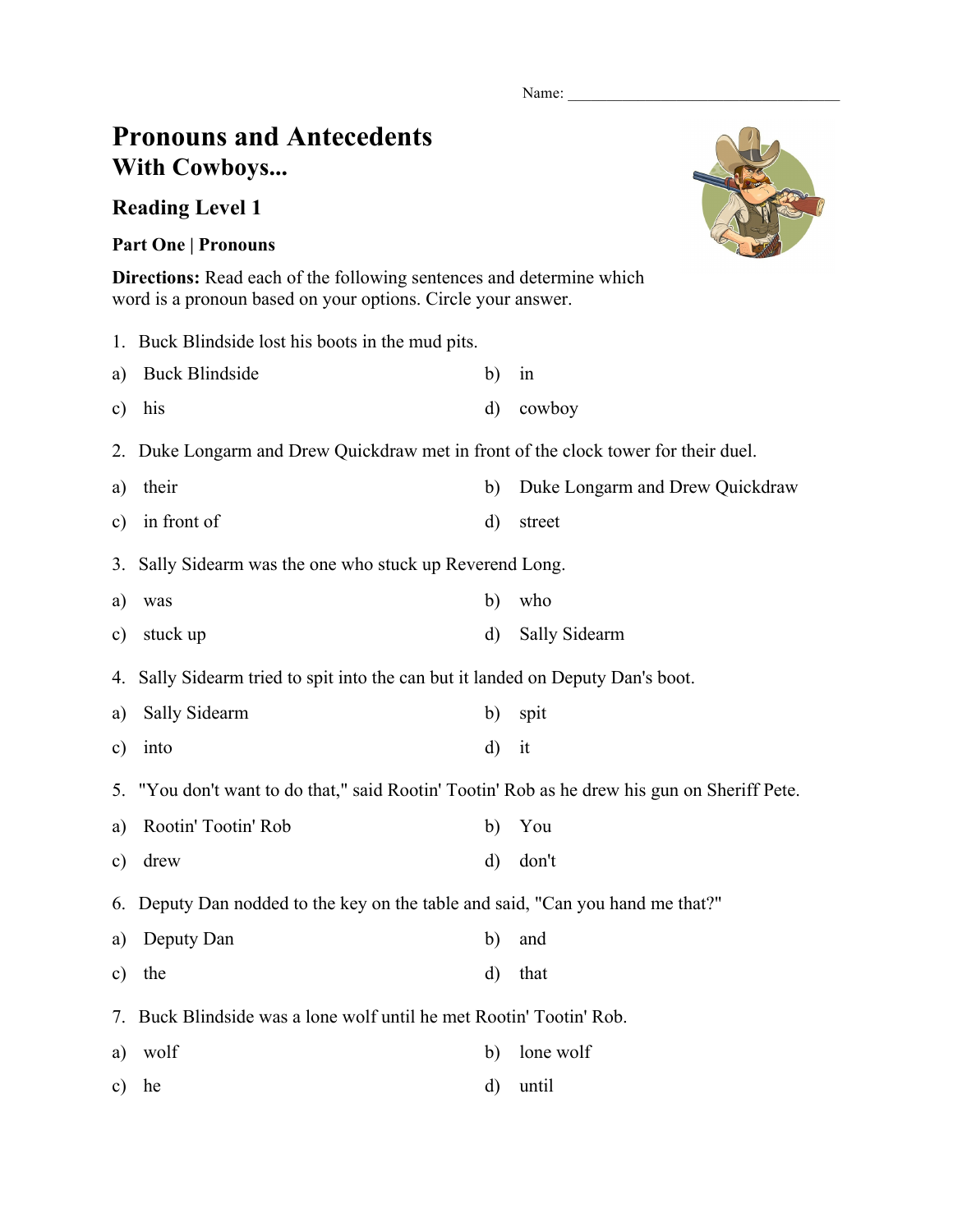|                                                                                                                           | 8. Granny Annie felt that she couldn't catch a ball with a mitt yet alone a robber.  |    |                     |  |  |
|---------------------------------------------------------------------------------------------------------------------------|--------------------------------------------------------------------------------------|----|---------------------|--|--|
| a)                                                                                                                        | she                                                                                  | b) | mitt                |  |  |
| c)                                                                                                                        | catch                                                                                | d) | <b>Granny Annie</b> |  |  |
| 9.                                                                                                                        | Chief Bearpaw watched the wild horses as they ran through the fields.                |    |                     |  |  |
| a)                                                                                                                        | fields                                                                               | b) | they                |  |  |
| $\mathbf{c})$                                                                                                             | through                                                                              | d) | horses              |  |  |
| 10.                                                                                                                       | "Fill up this here bag for me," said Rootin' Tootin' Rob to the bank teller.         |    |                     |  |  |
| a)                                                                                                                        | me                                                                                   | b) | Rootin' Tootin' Rob |  |  |
| $\mathbf{c})$                                                                                                             | bank teller                                                                          | d) | to                  |  |  |
|                                                                                                                           | Deputy Dan saw the wild horses and wanted to own one.<br>11.                         |    |                     |  |  |
| a)                                                                                                                        | horses                                                                               | b) | own                 |  |  |
| c)                                                                                                                        | Deputy Dan                                                                           | d) | one                 |  |  |
| 12.                                                                                                                       | "This is ours now," said Buck Blindside as he grabbed a pink purse from an old lady. |    |                     |  |  |
| a)                                                                                                                        | <b>Buck Blindside</b>                                                                | b) | from                |  |  |
| c)                                                                                                                        | ours                                                                                 | d) | purse               |  |  |
|                                                                                                                           | "Drop your guns now," said Sheriff Pete to the bad guys.<br>13.                      |    |                     |  |  |
| a)                                                                                                                        | now                                                                                  | b) | your                |  |  |
| c)                                                                                                                        | guns                                                                                 | d) | <b>Sheriff Pete</b> |  |  |
| <b>Part Two   Antecedents</b>                                                                                             |                                                                                      |    |                     |  |  |
| <b>Directions:</b> Read each of the following sentences and determine which word is an antecedent.<br>Circle your answer. |                                                                                      |    |                     |  |  |
|                                                                                                                           | 14. Chief Bearpaw prayed by himself at Spirit Cliff over the tribe's lands.          |    |                     |  |  |

- a) Chief Bearpaw b) Spirit Cliff
- c) prayed d) tribe's lands
- 15. Sally Sidearm spun her pistol around on her finger.
- a) her b) Sally Sidearm
- c) spun d) pistol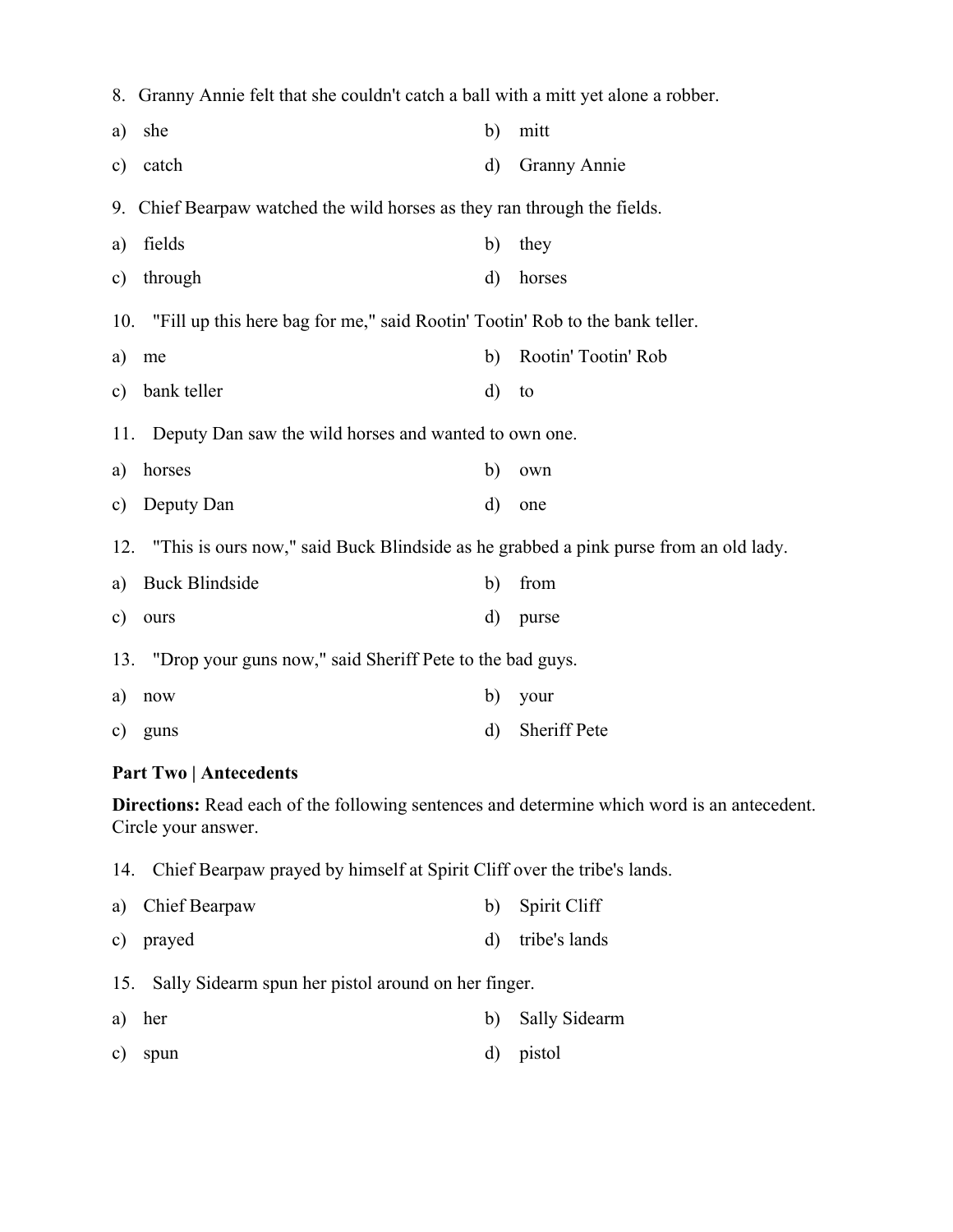| 16.<br>shootout.                                                                          | Rootin' Tootin' Rob thought that he forgot his gun at home but he found it just in time for the |  |  |  |  |
|-------------------------------------------------------------------------------------------|-------------------------------------------------------------------------------------------------|--|--|--|--|
| time                                                                                      | forgot                                                                                          |  |  |  |  |
| a)                                                                                        | b)                                                                                              |  |  |  |  |
| shootout                                                                                  | d)                                                                                              |  |  |  |  |
| $\mathbf{c})$                                                                             | gun                                                                                             |  |  |  |  |
| 17.                                                                                       | Drew Quickdraw went to the hoedown, but no one was there.                                       |  |  |  |  |
| Drew Quickdraw                                                                            | b)                                                                                              |  |  |  |  |
| a)                                                                                        | went                                                                                            |  |  |  |  |
| hoedown                                                                                   | d)                                                                                              |  |  |  |  |
| $\mathbf{c})$                                                                             | to                                                                                              |  |  |  |  |
| 18.                                                                                       | Sheriff Pete and Deputy Dan knew that they would be late to the gunfight.                       |  |  |  |  |
| gunfight                                                                                  | late                                                                                            |  |  |  |  |
| a)                                                                                        | b)                                                                                              |  |  |  |  |
| $\mathbf{c})$                                                                             | Sheriff Pete and Deputy Dan                                                                     |  |  |  |  |
| to                                                                                        | d)                                                                                              |  |  |  |  |
| 19.                                                                                       | Duke Longarm caught a rustler trying to steal his horse so he shot him full of holes.           |  |  |  |  |
| rustler                                                                                   | holes                                                                                           |  |  |  |  |
| a)                                                                                        | b)                                                                                              |  |  |  |  |
| horse                                                                                     | d)                                                                                              |  |  |  |  |
| $\mathbf{c})$                                                                             | caught                                                                                          |  |  |  |  |
| 20.                                                                                       | Sheriff Pete and Deputy Dan rode to the bakery but it was closed.                               |  |  |  |  |
| Sheriff Pete and Deputy Dan                                                               | bakery                                                                                          |  |  |  |  |
| a)                                                                                        | b)                                                                                              |  |  |  |  |
| closed                                                                                    | d)                                                                                              |  |  |  |  |
| $\mathbf{c})$                                                                             | rode                                                                                            |  |  |  |  |
| Chief Bearpaw warned the cowboys that Cactus Valley was not a safe place for them.<br>21. |                                                                                                 |  |  |  |  |
| Chief Bearpaw                                                                             | place                                                                                           |  |  |  |  |
| a)                                                                                        | b)                                                                                              |  |  |  |  |
| cowboys                                                                                   | <b>Cactus Valley</b>                                                                            |  |  |  |  |
| $\mathbf{c})$                                                                             | d)                                                                                              |  |  |  |  |
| 22.                                                                                       | Rootin' Tootin' Rob stormed into the courthouse and shot it up.                                 |  |  |  |  |
| Rootin' Tootin' Rob                                                                       | <b>Buck Blindside</b>                                                                           |  |  |  |  |
| a)                                                                                        | b)                                                                                              |  |  |  |  |
| stormed                                                                                   | courthouse                                                                                      |  |  |  |  |
| $\mathbf{c})$                                                                             | d)                                                                                              |  |  |  |  |
| 23.                                                                                       | Sheriff Pete was going to see Rootin' Tootin' Rob hang for his crimes.                          |  |  |  |  |
| Rootin' Tootin' Rob                                                                       | Sheriff Pete                                                                                    |  |  |  |  |
| a)                                                                                        | b)                                                                                              |  |  |  |  |
| crimes                                                                                    | d)                                                                                              |  |  |  |  |
| $\mathbf{c})$                                                                             | hang                                                                                            |  |  |  |  |
| 24.                                                                                       | Sally Sidearm prefers to rob banks by herself.                                                  |  |  |  |  |
| banks                                                                                     | herself                                                                                         |  |  |  |  |
| a)                                                                                        | b)                                                                                              |  |  |  |  |
| rob                                                                                       | Sally Sidearm                                                                                   |  |  |  |  |
| $\mathbf{c})$                                                                             | d)                                                                                              |  |  |  |  |